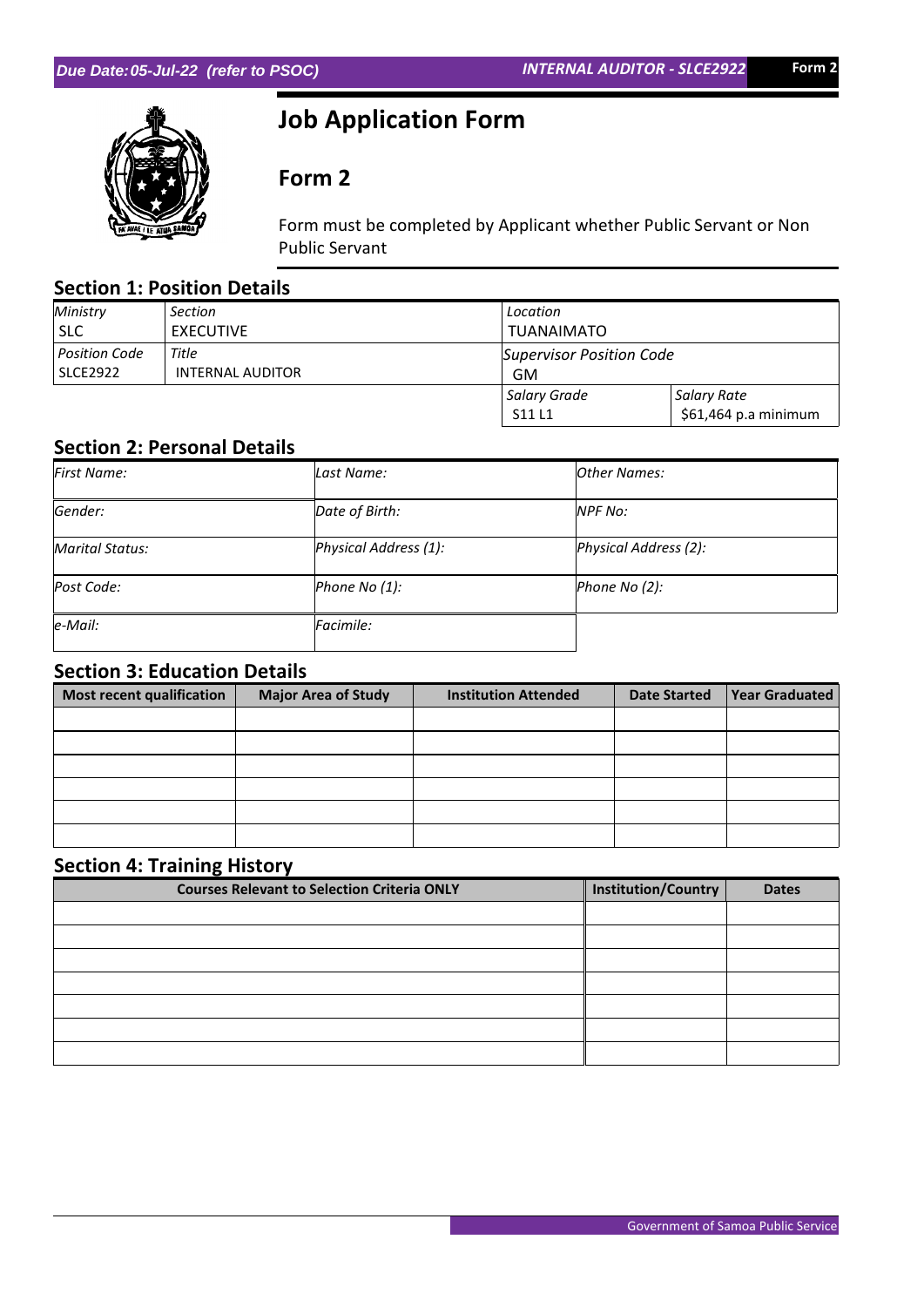## **Section 5: Employment History**

Current / Most recent Position

| <b>Employer's Name</b> | Date                             | Duration |
|------------------------|----------------------------------|----------|
| <b>Position Title</b>  | Number of Staff reporting to you |          |
| Main Responsibilities  |                                  |          |

#### Next previous position

| <b>Employer's Name</b> | Date | Duration                         |  |
|------------------------|------|----------------------------------|--|
| <b>Position Title</b>  |      | Number of Staff reporting to you |  |
| Main Responsibilities  |      |                                  |  |

#### Next previous position

| <b>Employer's Name</b> | Date                             | Duration |
|------------------------|----------------------------------|----------|
| Position Title         | Number of Staff reporting to you |          |
| Main Responsibilities  |                                  |          |

#### Next previous position

| <b>Employer's Name</b>       | Date                             | Duration |
|------------------------------|----------------------------------|----------|
| <b>Position Title</b>        | Number of Staff reporting to you |          |
| <b>Main Responsibilities</b> |                                  |          |

#### **Section 6: Selection Criteria**

Based on an analysis of the duties of this position as determined by the Manger responsible, set out below are the criteria that will be used in assessing the suitability of each Applicant for the position. Please address each selection criteria on a separate sheet and attach to this form.

**It is the Applicant's reponsibility to:**

**1. indicate aspects of their work experience which indicate their ability to satisfy each criterion;**

**2. complete this information in a true and accurate way (failure to do so will disqualify the Applicant); and 3. supply supporting documentation should they be called for short-listed interviews.**

**Note: If you feel the need to supply additional arguments to support your fulfilment of the selection criteria listed below then please attach that information to this application form.**

 **MERIT FACTORS (Job Competencies)**

 **1. Skills and Abilities (refer to JD for full details)**

(1) Sound understanding of accounting standards, financial systems, internal audit best practice and frameworks for assessing performance.ESSENTIAL

(2)Sound understanding of applicable legislative and regulatory frameworks governing state owned enterprise financial management.ESSENTIAL

(3) Sound understanding of best practice anti-corruption strategies and measures.ESSENTIAL.

(4)Sound understanding of working knowledge of professional internal audit performance standards with regards to planning, auditing, sampling and documentation.ESSENTIAL.

#### **2. Personal Attributes (refer to JD for full details)**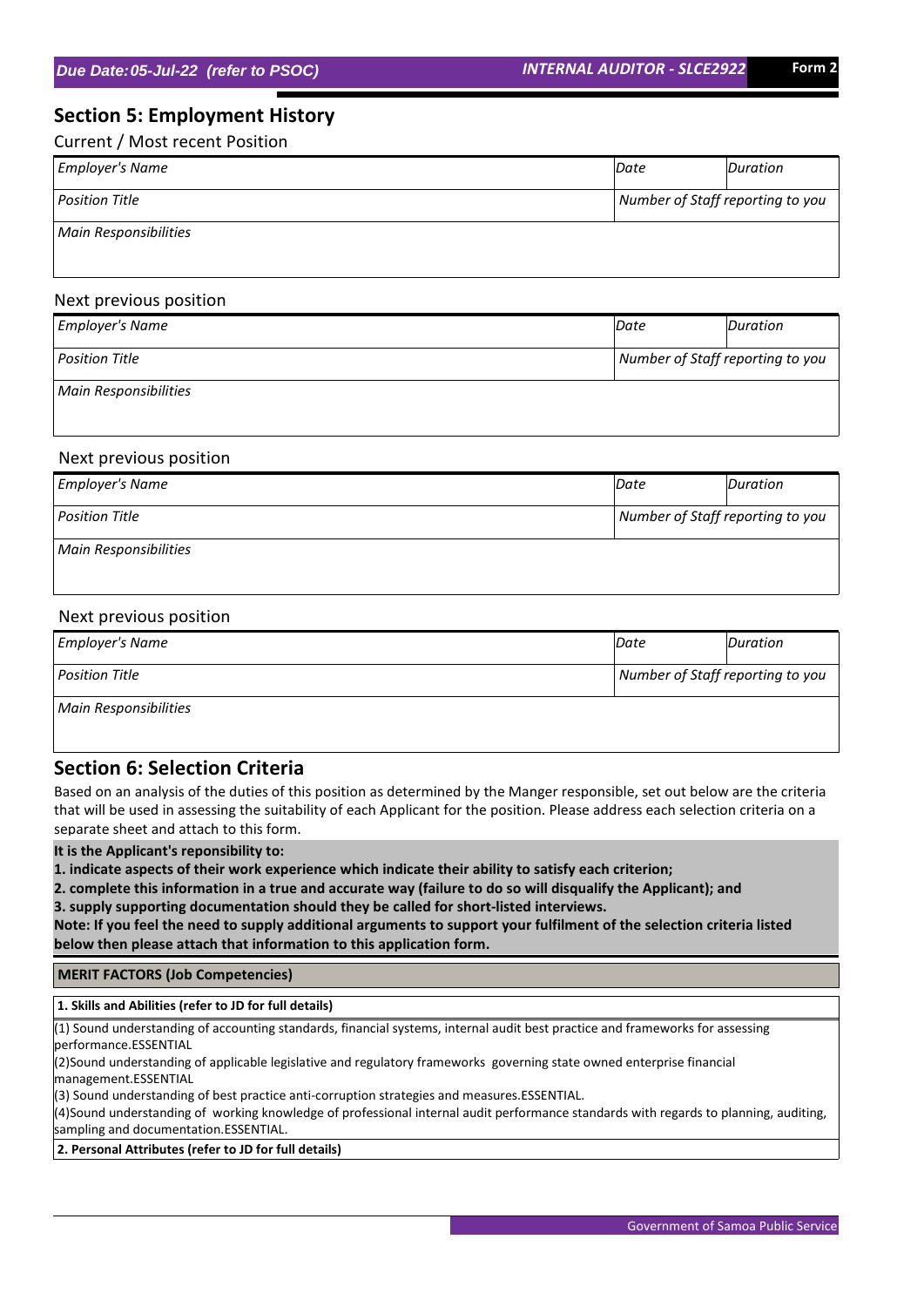(1) Strong analytical capability and problem solving skills. ESSENTIAL (2)Meticulous attention to detail with the ability to multitask. ESSENTIAL (3)Ability to work under pressure and meet tight deadlines. ESSENTIAL (4)Good interpersonal skills with a proven ability to communicate effectively ( both written and verbal). ESSENTIAL (5)Sound understanding of Information Technology.ESSENTIAL (6) Ability to work independently and as part of a team.ESSENTIAL (7) Personal integrity with strong ethics and values consistent with SLC culture.ESSENTIAL

 **3. Experience and Past Work Performance (refer to JD for full details)**

At least 5 years of internal audit work experience.ESSENTIAL

#### **4. Qualifications (refer to JD for full details)**

(1) Minimum qualification of a Bachelor of Commerce or Accounting degree .ESSENTIAL

(2) Professional development training in audit.DESIRABLE

(3) PROFESSIONAL CERTIFICATION:

Accreditation with the Institute of Internal Auditors (IIA) DESIRABLE

### **Section 7: Computer Literacy**

Indicate competency level for each Application

Competency Level code: 1= no knowledge; 2= basic knowledge; 3= good working knowledge; 4= strong/advanced capabilities

| <b>Main Applications</b>       | Other Systems                |
|--------------------------------|------------------------------|
| Word processing (Word)         | Database Management (Access) |
| Spreadsheets (Excel)           | Other (specify)              |
| <b>Presentation PowerPoint</b> | Other (specify)              |
| E-mail                         | Other (specify)              |

#### **Section 8: Knowledge of Languages**

| For languages other than your mother tongue, enter<br>appropriate number from code below to indicate level of your<br>language skills | Indicate your mother tongue<br>by ticking a box below | <b>Speak</b> | Read | <b>Write</b> |
|---------------------------------------------------------------------------------------------------------------------------------------|-------------------------------------------------------|--------------|------|--------------|
| <b>CODE</b>                                                                                                                           | Samoan                                                |              |      |              |
| 1. Limited conversation, reading of newspapers, routine                                                                               | English                                               |              |      |              |
| correspondence<br>2. Engage freely in discussions, read write more difficult materi                                                   | Other (specify)                                       |              |      |              |
| 3. Speak, read and write (nearly) as well as mother tongue.                                                                           |                                                       |              |      |              |

### **Section 9: Discipline Records Check**

| Do you have a discipline record; any criminal convictions; or any current legal | No | Yes |
|---------------------------------------------------------------------------------|----|-----|
| proceedings against you? (Please TICK the appropriate box)                      |    |     |

IF Yes, Please provide details on a separate piece of paper in a sealed envelope and attach it to this form. This information will be kept confidential and only be seen by the Assessment Committee.